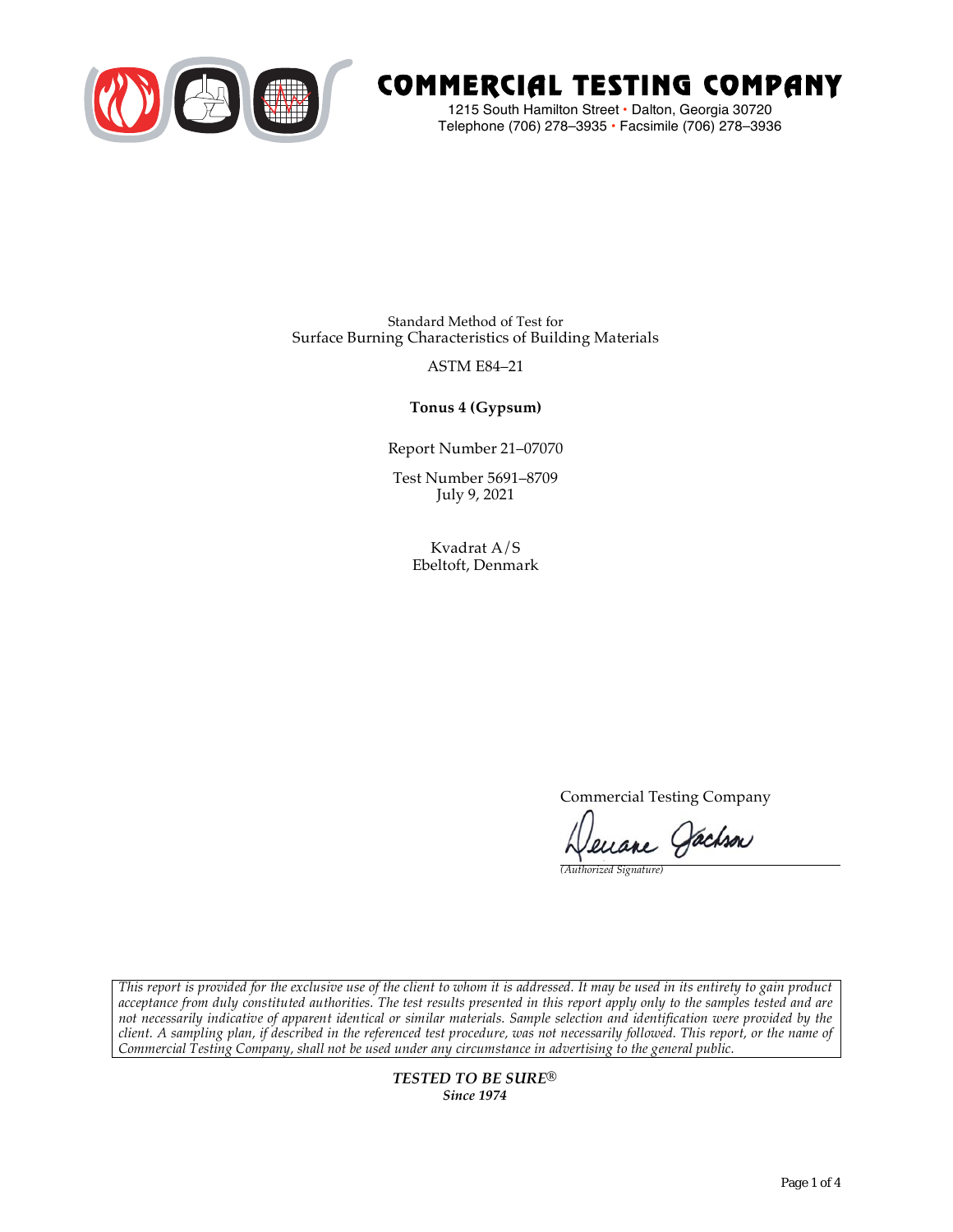#### **INTRODUCTION**

This report is a presentation of results of a surface flammability test on a material submitted by Kvadrat A/S, Ebeltoft, Denmark.

The test was conducted in accordance with the ASTM International fire-test-response standard E84–21, *Surface Burning Characteristics of Building Materials*, sometimes referred to as the Steiner tunnel test. ASTM E84 is an American National Standard (ANSI) and has been approved for use by agencies of the Department of Defense. The ASTM E84 test method is the technical equivalent of UL No. 723. The test is applicable to exposed interior surfaces such as walls and ceilings. The test is conducted with the specimen in the ceiling position with the surface to be evaluated face down toward the ignition source. Thus, specimens shall either be self-supporting by its own structural quality, held in place by added supports along the test surface, or secured from the back side.

This standard is used to measure and describe the response of materials, products, or assemblies to heat and flame under controlled conditions, but does not by itself incorporate all factors required for firehazard or fire-risk assessment of the materials, products, or assemblies under actual fire conditions.

#### **PURPOSE**

The purpose of the test is to provide only the comparative measurements of surface flame spread and smoke development of materials with that of select grade red oak and fiber–reinforced cement board, Grade II, under specific fire exposure conditions with the smoke area of heptane used to establish the smoke-developed index. The test exposes a nominal 24-foot long by 20-inch wide test specimen to a controlled air flow and flaming fire adjusted to spread the flame along the entire length of a red oak specimen in  $5\frac{1}{2}$  minutes. During the 10-minute test duration, flame spread over the specimen surface are measured and recorded. Test results are calculated relative to red oak, which has an arbitrary rating of 100, and fiber–reinforced cement board, Grade II, which has a rating of 0. The 100 smoke-developed index is calculated using the smoke area of heptane.

The test results are expressed as Flame Spread Index and Smoke-Developed Index. The Flame Spread Index is defined in ASTM E176 as "a number or classification indicating a comparative measure derived from observations made during the progress of the boundary of a zone of flame under defined test conditions." The Smoke-Developed Index, a term specific to ASTM E84, is defined as "a number or classification indicating a comparative measure derived from smoke obscuration data collected during the test for surface burning characteristics." There is not necessarily a relationship between the two measurements.

The method does not provide for measurement of heat transmission through the surface tested, the effect of aggravated flame spread behavior of an assembly resulting from the proximity of combustible walls and ceilings, or classifying a material as noncombustible solely by means of a Flame Spread Index.

The zero reference and other parameters critical to furnace operation are verified on the day of the test by conducting a 10–minute test using 1/4–inch fiber–reinforced cement board, Grade II. Periodic tests using NOFMA certified 23/32–inch select grade red oak flooring provide data for the 100 flame spread reference with heptane providing data for calculating the 100 smoke-developed index. These procedures are more fully described in Section 7of the E84 Standard.

#### **TEST SAMPLE**

The test sample, selected by the client, was identified as **Tonus 4 (Gypsum)**, a 90% new wool, 10% helanca fabric with a total weight of 13.5 ounces per square yard. Three test panels, each measuring two feet wide by eight feet in length, were prepared by adhering the material to 5/8-inch thick Type X gypsum board complying with ASTM Specification C1396 using Gardner-Gibson Dynamite 111 Heavy Duty Wallcovering Adhesive. The adhesive was applied to the smooth side of the gypsum wallboard, the material placed into the adhesive, and rolled with a segmented roller. This method of sample preparation is described in ASTM E2404-17, Standard Practice for *Specimen Preparation and Mounting of Textile, Paper or Polymeric (Including Vinyl) and Wood Wall or Ceiling Coverings, Facings and Veneers, to Assess Surface Burning*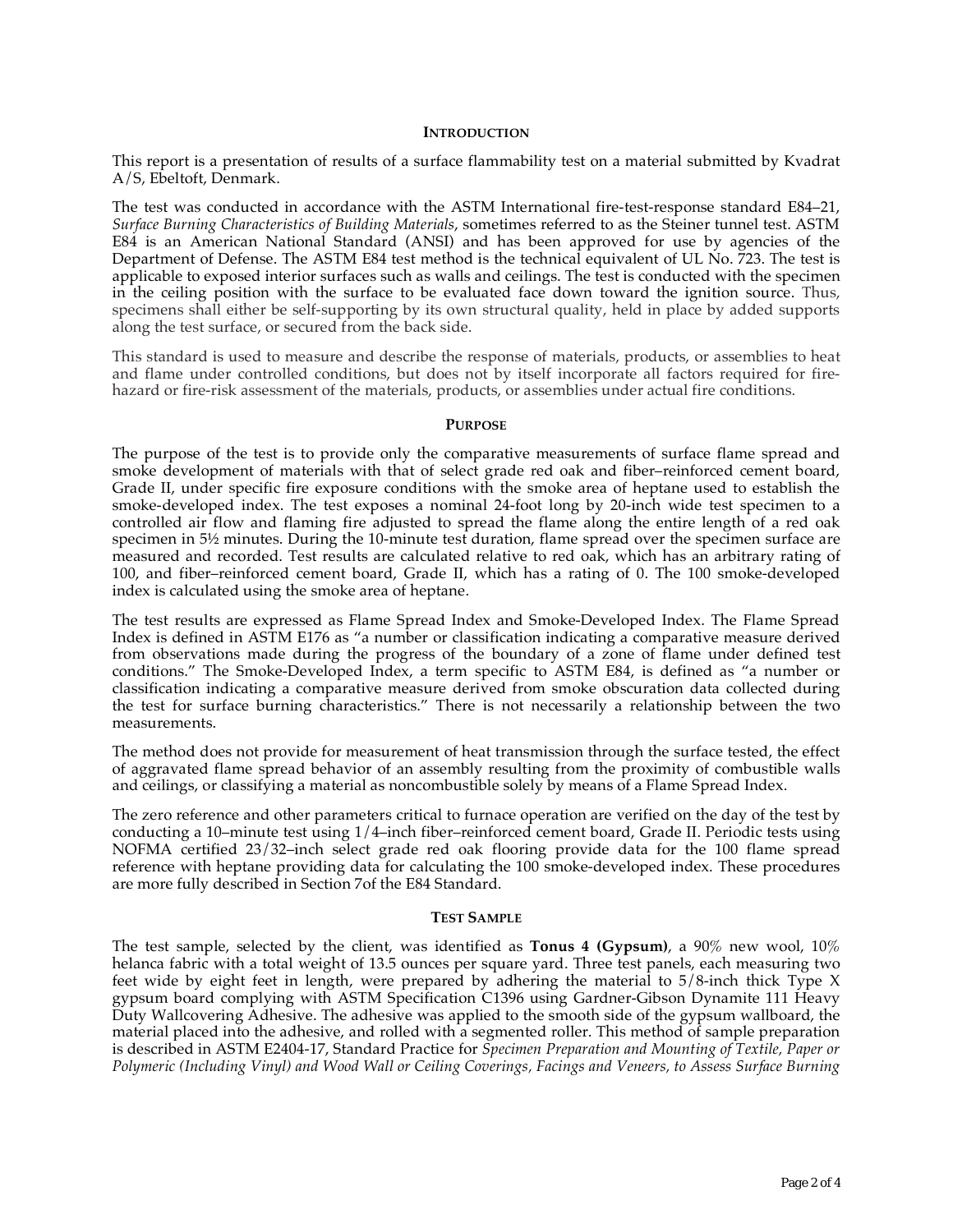*Characteristics*, Section 8.3, Wall or Ceiling Coverings Intended to be Applied over Gypsum Board. After dead-stacking overnight, the prepared panels were transferred to storage racks and conditioned to equilibrium in an atmosphere with the temperature maintained at  $71 \pm 2$ °F and the relative humidity at 50  $\pm$  5 percent. For testing, the panels were placed end-to-end on the ledges of the tunnel furnace and the test conducted with no auxiliary support mechanism.

#### **TEST RESULTS**

The test results, calculated on the basis of observed flame propagation and the integrated area under the recorded smoke density curve, are presented below. The Flame Spread Index obtained in E84 is rounded to the nearest number divisible by five. Smoke-Developed Indices are rounded to the nearest number divisible by five unless the Index is greater than 200. In that case, the Smoke-Developed Index is rounded to the nearest 50 points. The rounding procedures are more fully described in Sections 9.1, 9.2, and X3 of the E84 Standard. The flame spread and smoke development data are presented graphically at the end of this report.

| <b>Test Specimen</b>                    | Flame Spread Index | Smoke-Developed Index |
|-----------------------------------------|--------------------|-----------------------|
| Fiber-Reinforced Cement Board, Grade II |                    |                       |
| Red Oak Flooring                        | 100                |                       |
| Heptane, (HPLC) Grade                   |                    | 100                   |
| Tonus 4 (Gypsum)                        | 35                 | 20                    |

#### **OBSERVATIONS**

Specimen ignition over the burners occurred at 0.10 minute. Surface flame spread was observed to a maximum distance of 7.64 feet beyond the zero point at 0.85 minute. The maximum temperature recorded during the test was 573°F. For information purposes, the actual (unrounded) Flame Spread and Smoke-Developed Indices were 37.1 and 20.8 respectively.

### **CLASSIFICATION**

The Flame Spread Index and Smoke-Developed Index values obtained by ASTM E84 tests are frequently used by code officials and regulatory agencies in the acceptance of interior finish materials for various applications. The most widely accepted classification system is described in the National Fire Protection Association publication NFPA 101 *Life Safety Code*, where:

| Class A | 0 – 25 Flame Spread Index             | 0 – 450 Smoke-Developed Index   |
|---------|---------------------------------------|---------------------------------|
|         | Class B $26 - 75$ Flame Spread Index  | $0 - 450$ Smoke-Developed Index |
|         | Class C $76 - 200$ Flame Spread Index | $0 - 450$ Smoke-Developed Index |

Class A, B, and C correspond to Type I, II, and III respectively in other codes. They do not preclude a material being otherwise classified by the authority of jurisdiction.